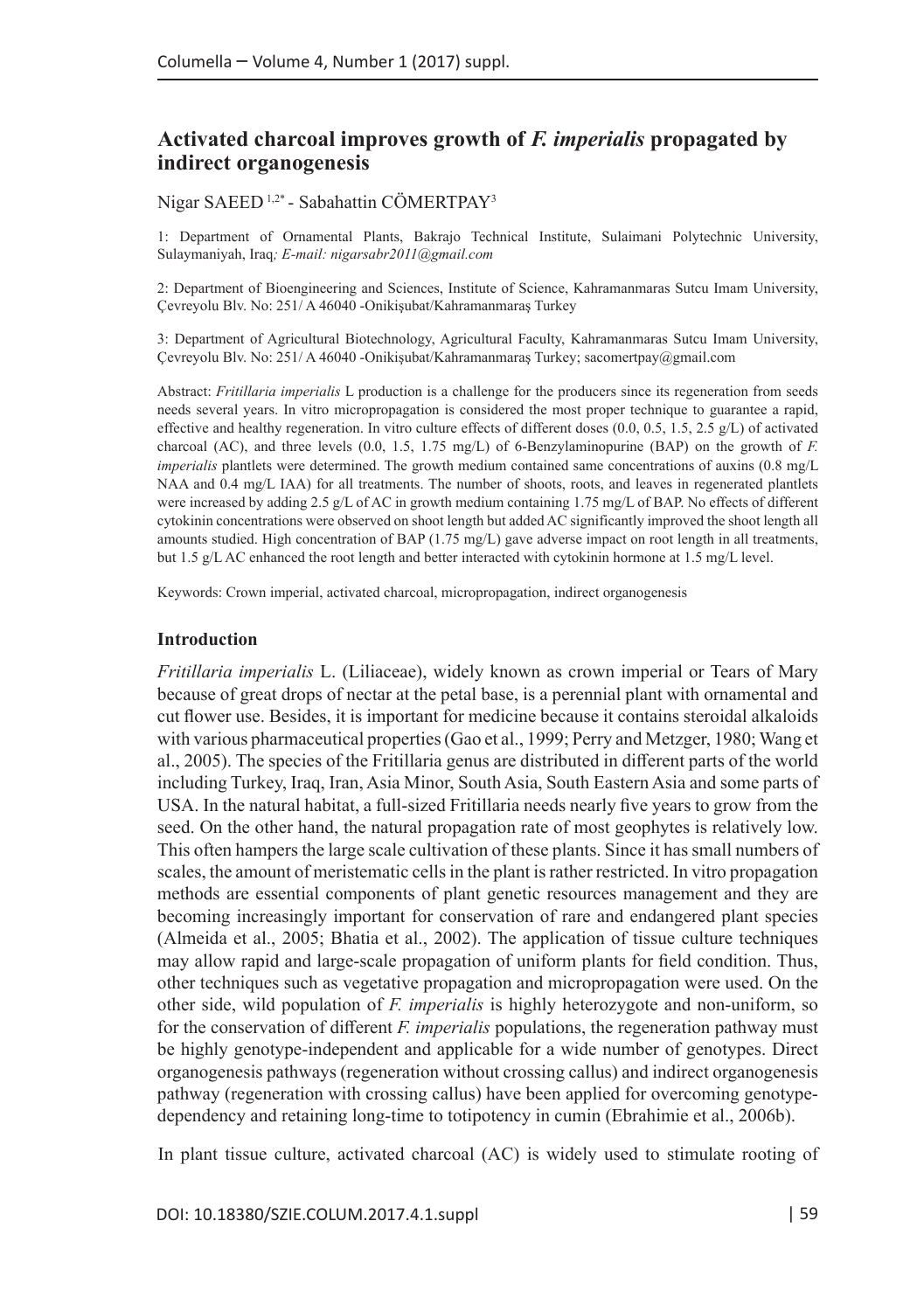micropropagated plantlets, since it enhances the adsorption of metal irons, vitamins, plant growth regulators, and darkening the media (Dumas and Monteuuis, 1995). Moreover, AC adsorbs harmful substances produced either by the media or the explant (Fridborg and Eriksson, 1975; Fridborg et al., 1978).

One of the most important factor in vitro culture especially in proliferation stage is cytokinin hormone. It is well known that cytokinins play multiple roles in the plant development such as promotion of cell, division and cell expansion and protein synthesis stimulation in plant. The present study investigates effects of different doses of activated charcoal AC, different concentrations of 6-Benzylaminopurine (BAP), and their interaction on growth of in vitro micropropagted *F. imperialis*.

## **Materials and methods**

*F. imperialis* wild grown bulbs obtained from a free trader in Adiyaman were used as plant material. Murashige and Skoog (Murashige and Skoog, 1962) (MS) basal medium was used in this experiment. The medium was gelled with 5.5 g/L agar plant (Duchefa Biocheme) in addition to 30 g/L sucrose as energy and carbohydrate source. The pH of the medium was adjusted to 5.5±0.9 before adding agar and prior autoclaving. After that, the medium was put in autoclave at  $121 \,^{\circ}\text{C}$  for 15 minute sterilization process. The cultures were saved in a growth room at  $25\pm2$  °C with 65% relative humidity, under white fluorescent light for 16h light photoperiod.

The bulbs were washing thoroughly under running tap water to remove the soil, dead parts and insects on the surface, and then, they were rinsed three times with distilled water as well, then after bulbs were cut to smaller pieces. Afterwards, these pieces were pretreated with 1% (w/v) sodium hypochlorite with Tween-20 for 15 minutes. The prepared cuts were washed extensively with sterile water more than 3- 4 times. This process was completed under controlled and sterilized conditions. These surface sterilized pieces were cut at 1.5 cm width and 2 cm length, then after cultured on MS medium containing 0.125 mg/L Thidiazuron (TDZ).

From the generated callus, medium size pieces '2cm\*2cm' were selected and cultured in MS supplemented with different doses  $(0.0, 0.5, 1.5, 2.5 \text{ g/L})$  of AC, and three levels  $(0.0, 0.5, 1.5, 2.5 \text{ g/L})$ 1.5, 1.75 mg/L) of BAP.

Statistical analysis: Statistical analyses were performed using the software IBM SPSS Statistics for Windows, Version 22.0. Analysis of variances was done by two way ANOVA to separate the activated charcoal effect, hormones effect, and their interaction. Tukey's tests were performed for every possible pairwise comparison.

## **Results and discussion**

In this study, effects of 0, 0.5, 1.5 and 2.5 g/L of activated charcoal (AC) alone or combined with three concentrations (0.0, 1.5, 1.75 mg/L) of 6-Benzylaminopurine (BAP) on growth parameters were evaluated on *Fritellaria imperialis* plantlets, cultured by indirect organogenesis. Number and length of the roots were observed after 9 and 13 weeks of treatment.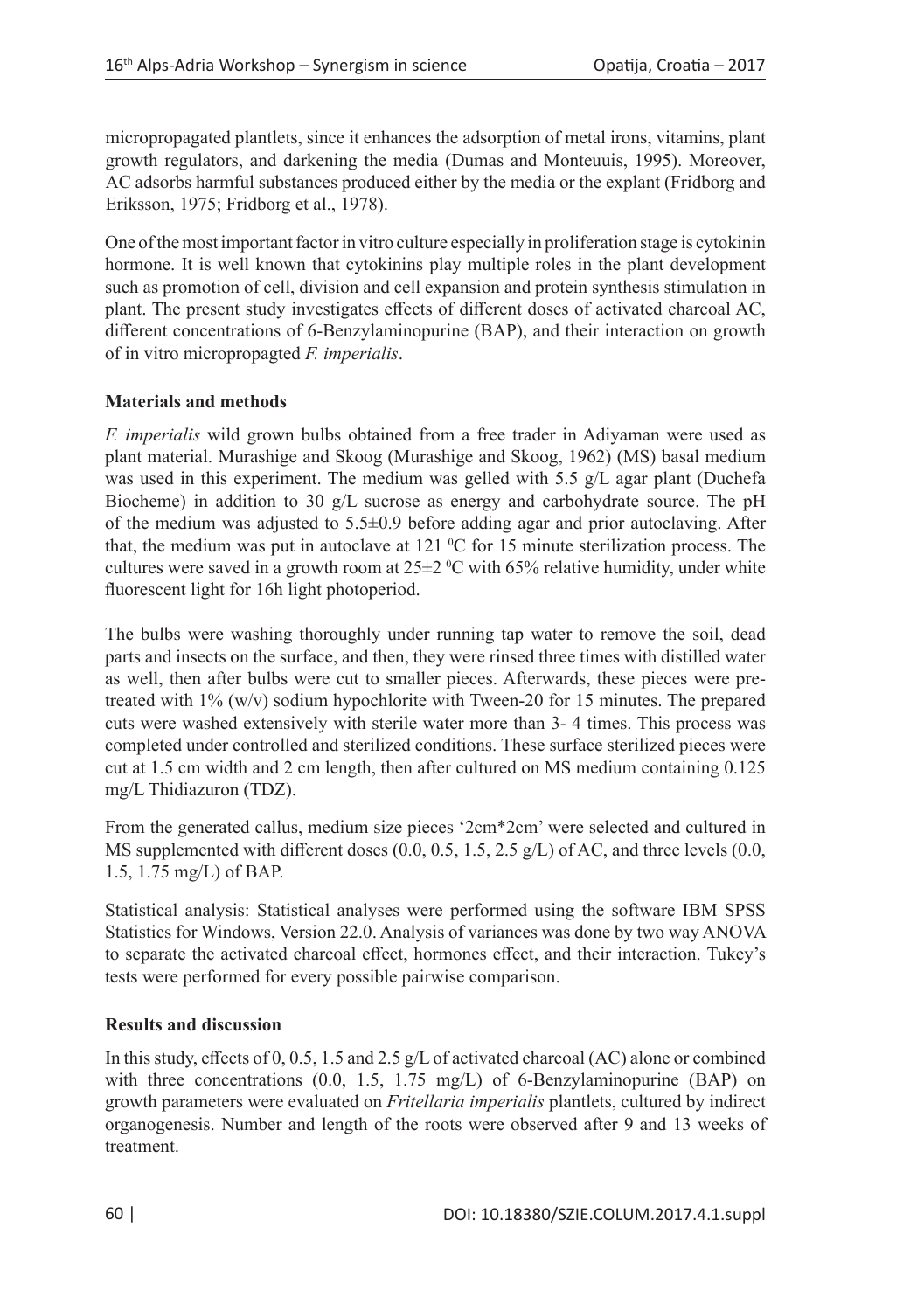Adding activated charcoal to the growth media without cytokinin hormone increased the number in a dose-dependent manner reaching 10.2 and 36.0 at the 9<sup>th</sup> and 13<sup>th</sup> weeks of growth, respectively (Figure 1).

Of all conditions studied, the greatest increase in number of roots was observed when explants were grown in a medium containing the highest dose of AC  $(2.5 \text{ g/L})$  with the highest concentration of BAP (1.75 mg/L) for both 9 (32.0 $\pm$ 2.5) and 13 (54.8 $\pm$ 7.6) weeks (Figure 1). This observation might be related to the ability of activated charcoal to



adsorb all compounds in explants and media, also continuing division of the cells in the mersitematic region (Nhut et al., 2001).

*Figure 1. Number of roots, and length of roots of F. imperialis plantlets, after 9, and 13 week. (a) Number of roots. (b) length of roots in centimetre. Vertical bars represent standard deviation (n=5).*

 On the other hand, the lowest numbers were counted in the treatments with no AC and higher concentrations of BAP; 1.38 $\pm$ 0.5 and 2.20 $\pm$ 0.8 for 9 and 13 weeks, respectively. This possibly related to the present of phenolic compounds and toxic brown pigments in the growth medium, as it is also reported by Fridborg et al. (1978), who found phenolic compounds and other metabolites in a medium without activated charcoal resulted in embryogenesis and morphogenesis inhibition.

Despite, differences within the same treatment, adding AC to the medium did positively affect the length of roots reaching the highest value 7.2 cm in  $(AC<sub>1.5</sub>, BAP<sub>1.5</sub>)$  treatment at week 13, meanwhile raising the AC dose to 2.5 g/L did not enhance the root length furthermore and gave an adverse effect especially when combined with 1.75 mg/L BAP. Excessive doses of AC in growth media can lessen its adsorption capacity due to many factors such as density, purity of the activated charcoal and the pH of the MS media (Druart and Wulf, 1993).

In contrast to our results, Rahimi et al. (2014) found no difference between treatments with or without activated cahrcoal, when they added 1g/L activated charcoal to 1/2 strength MS media for *F. imperialis.*

As it is shown in (Table 1), the superior dose of AC  $(2.5 \text{ g/L})$  along with a moderate concentration of BAP (1.5 mg/L) gave the highest number of shoots  $(32.4\pm5.0 \text{ and }$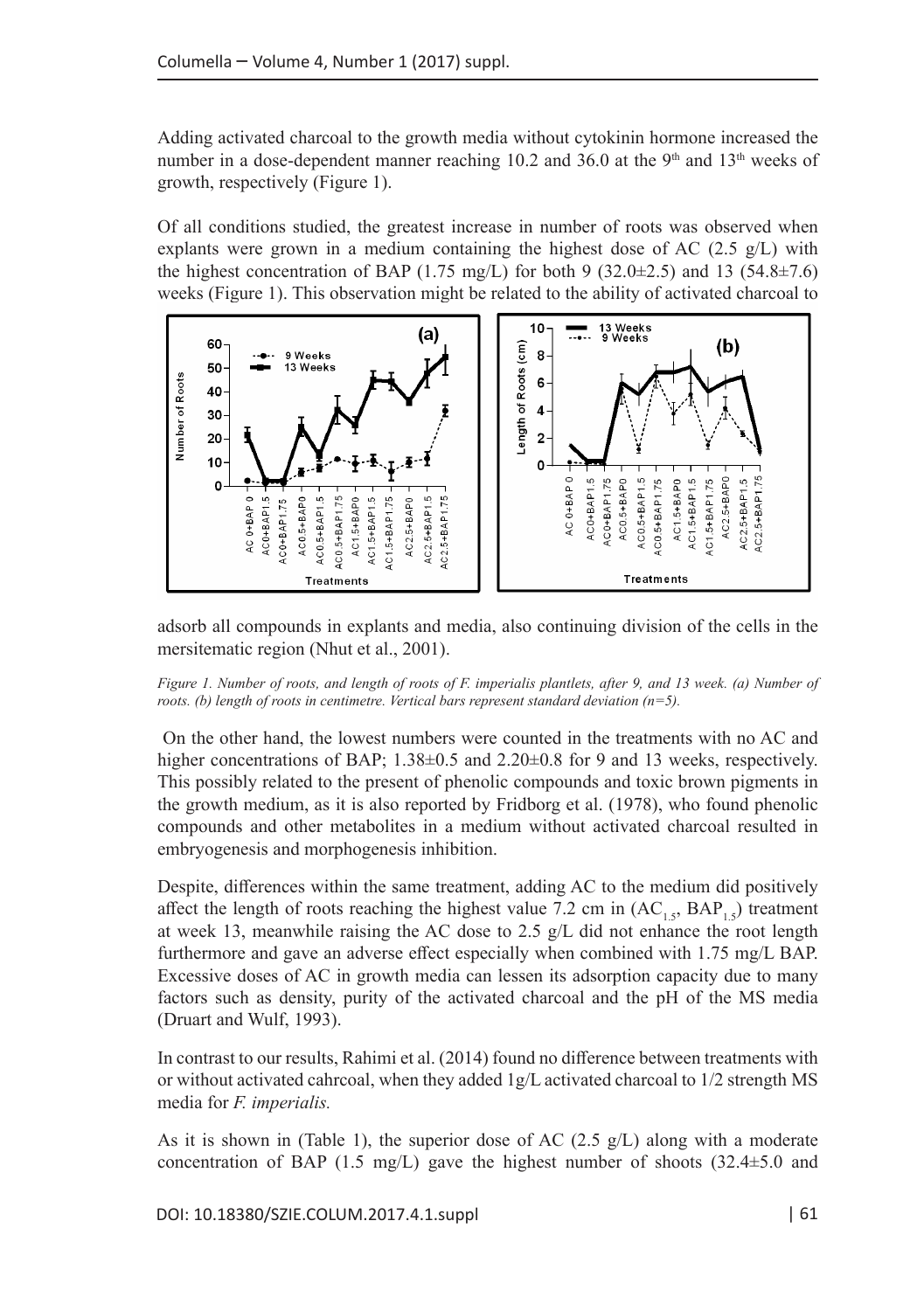43.2±3.1) after 9 and 13 weeks, respectively. The lowest number of shoots (10.4±2.7) were noticed with no activated charcoal at the same concentration of BAP in 9 weeks. In week13, however, the lowest number of shoots were observed  $(11.6\pm 2.07)$  only when no BAP or AC were added to the media.

The fact that a similar observation was also made for shoot numbers, which showed its highest numer at the highest concentration of AC, might be another evidence to support that the use of activated charcoal in the growth media stimulates and feeds the tissue more effectively, which in turn helps in modification and differentiation of the explant (Thomas, 2008).According to (Pan and Staden, 1998), AC can inhibit the toxic effect of phenolic components and help plant parts to uptake the nutritional compounds from the media, resulting in better growth.

Shoot length appeared to be affected greatly by both BAP and AC concentrations, and their combination providing us with various results. For samples plantlets treated for 9 weeks generated the longest shoot  $(1.12\pm0.10)$  at moderate concentrations  $(1.5 \text{ g/L of})$ AC and 1.5 mg/L BAP). When the duration of the treatment was extended to 13 weeks, the longest shoot  $(1.50\pm0.12)$  was generated from the sample treated with relatively low concentration of AC (0.5 g/L) and the highest concentration (1.75 mg/L) of BAP (Table 1). In our study, higher concentrations of hormone affected shoot formation possibly related to the physiology and the multiformity of plantlets and the synthesis of endogenous hormones in the plantlets, different endogenous hormones of explants may differ in their ability to react to exogenously applied plant growth regulators (Winkelmann and Serek, 2005).

| AC g/L        | $BAP$ mg/L            | Number of shoots    |                                 | Length of shoots      |                            |
|---------------|-----------------------|---------------------|---------------------------------|-----------------------|----------------------------|
|               |                       | 9 weeks             | 3 weeks                         | 9 weeks               | 3 weeks                    |
|               | $Cyt_a$               | $10.6^{Aa} \pm 2.4$ | $11.6^{Aa} \pm 2.07$            | $0.25^{Aa} \pm 0.07$  | $0.90^{Ab}$ $\pm 0.25$     |
|               | $\text{Cyt}_{1,5}$    | $10.4^{Aa} \pm 2.7$ | $11.8^{Aa} \pm 3.11$            | $0.32^{Aa} \pm 0.08$  | $0.38^{Aa} \pm 0.17$       |
| $AC_{\bf a}$  | $\text{Cyt}_{1.75}$   | $12.8^{Aa} \pm 4.4$ | $12.2^{Aa} \pm 3.11$            | $0.40A^{Bb} \pm 0.18$ | $0.40^{Aa} \pm 0.18$       |
|               | Cyt <sub>o</sub>      | $11.8^{Aa} \pm 3.3$ | $33.6^{Bb} \pm 2.3$             | $0.96Ca \pm 0.05$     | $1.1A^{Ba}$ $\pm 0.10$     |
|               | $\text{Cyt}_{1,5}$    | $12.8^{Aa} \pm 1.6$ | $23.4^{Ba} \pm 1.1$             | $1.02Ba \pm 0.10$     | $1.22Ba \pm 0.16$          |
| $AC_{_{0.5}}$ | $\text{Cyt}_{1.75}$   | $23.4^{Bb} \pm 3.9$ | $31.8^{\text{cb}}\pm 1.6$       | $0.90Ba \pm 0.07$     | $1.80^{\text{Cb}}\pm 0.27$ |
|               | $\text{Cyt}_\text{o}$ | $13.8^{Aa} \pm 3.3$ | $14.00^{Aa} \pm 6.8$            | $0.78_{BCa}b \pm 0.3$ | $1.32Ba\pm 0.39$           |
|               | $Cyt_{15}$            | $26.4^{Bb} \pm 4.2$ | $31.20$ <sup>cc</sup> $\pm 2.1$ | $1.12^{Bb} \pm 0.10$  | $1.50Ca\pm0.12$            |
| $AC_{1.5}$    | $cyt$ <sub>1.75</sub> | $15.0^{Aa} \pm 1.5$ | $23.60^{Bb} \pm 2.0$            | $0.50^{Aa} \pm 0.10$  | $1.24Ba\pm 0.25$           |
|               | Cyt <sub>o</sub>      | $15.0^{Aa} \pm 2.2$ | $33.8^{Ba}$ ± 1.9               | $0.48Ba \pm 0.08$     | $1.62^{Bb} \pm 0.43$       |
|               | Cyt. .                | $32.4^{Bc} \pm 5.0$ | $43.2^{Db} \pm 3.1$             | $0.98^{Bb} \pm 0.04$  | $1.10^{Ba} \pm 0.10$       |
| $AC_{2.5}$    | Cyt.                  | $26.0^{Bb} \pm 2.9$ | $36.2^{\text{Ca}} \pm 4.0$      | $0.90^{Bb} \pm 0.17$  | $1.30Ba \pm 0.15$          |

*Table 1. Number of shoots, and length of shoots of F. imperialis plantlets, after 9, and 13 weeks. Means with different letters are significantly different at (p<0.05), determined by Tukey's HSD test (Mean ± SD, n= 5). Capital letters represent AC effect, small letters represent BAP effect.*

Higher concentrations of AC and BAP (2.5 g/L, 1.75 mg/L raised number of leaves  $(32.40\pm2.0 \text{ and } 46.4\pm3.6)$  after 9 and 13 weeks respectively (Table 2). The minimum number of leaves was observed when there was no AC but the highest amount of BAP (1.75 mg/L) in the media. Even though increasing AC or BAP alone did not create a regular pattern on the number of leaves in any duration, after AC level was reached to 1.5 g/L, BAP concentration apperaed to be possitivley correlated with leaf number in week 13. As it has been reported previously, in our experiments, MS medium suplemented with activated charcoal also provided a better leaf growth compared to a medium without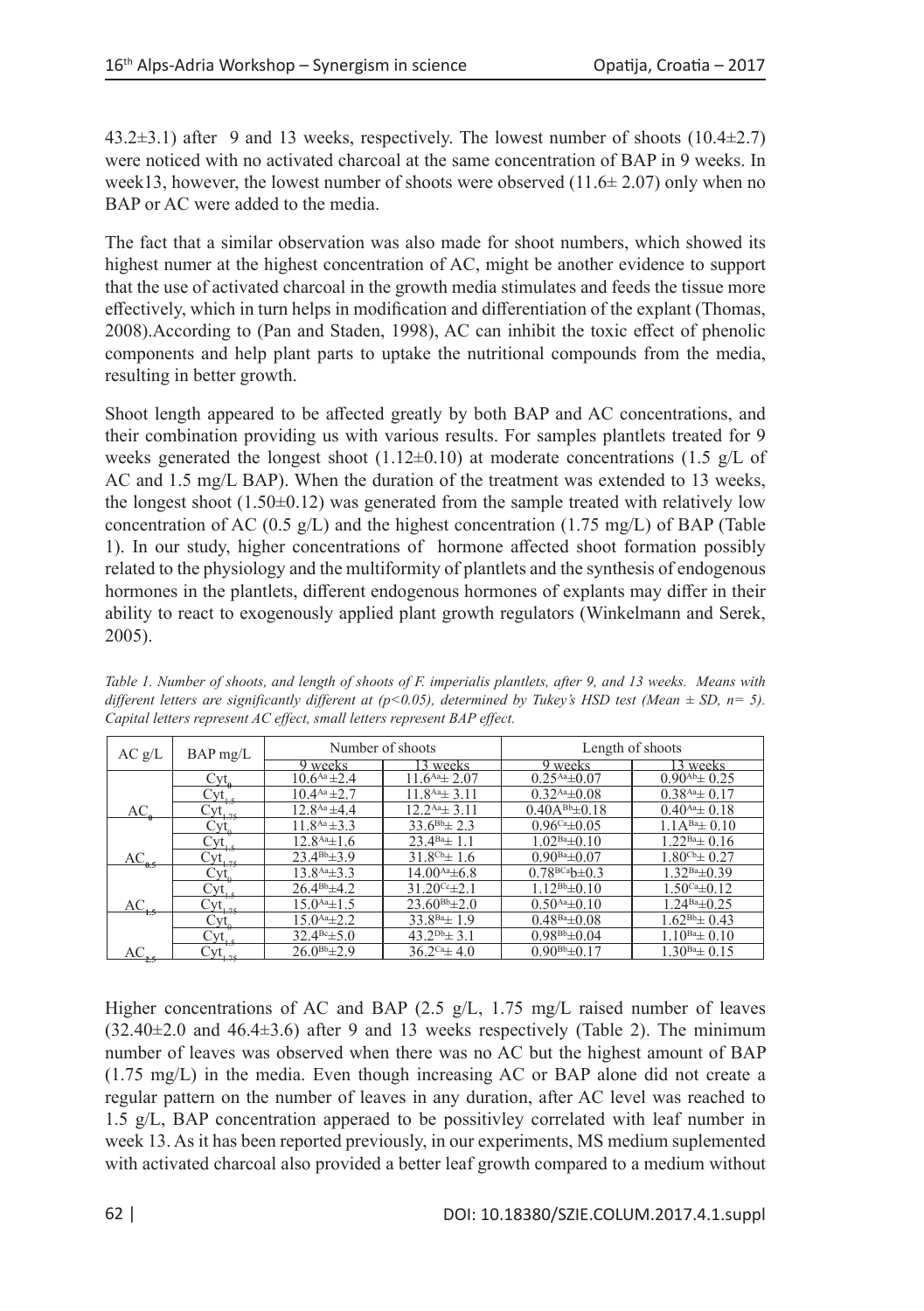activaed charcoal (Rittirat et al., 2012). Consisiting with results by Rittirat et al. (2012), in our experiment, MS medium suplemented with activated charcoal provided a better leaf growth compared to a medium without activaed charcoal. Higher number of leaves obtained by adding activated charcoal related to the attribution of AC in adsorption of inhibitory compounds in the culture medium (Fridborg et al., 1978).

*Table 2. Number of leaves of F. imperialis plantlets.after 9, and 13 week. Means with different letters are*   $significantly different at (p<0.05)$  as determined by Tukey's HSD test (Mean  $\pm$  SD,  $n=5$ ). Capital letters represent *AC effect, small letters represent BAP effect.*

| AC g/L                        |                         | Number of leaves          |                          |  |
|-------------------------------|-------------------------|---------------------------|--------------------------|--|
|                               | $BAP$ mg/L              | 9 weeks                   | 13 weeks                 |  |
|                               | Cyt                     | $1.60^{Aa} \pm 0.5$       | $8.0^{Ab} \pm 1.2$       |  |
|                               | $\text{Cyt}_{15}$       | $1.40^{Aa} \pm 0.5$       | $2.2^{Aa} \pm 0.8$       |  |
| $AC_{\alpha}$                 | $C_{\text{YL}_{1.75-}}$ | $1.20^{Aa} \pm 0.4$       | $1.6^{Aa} \pm 0.5$       |  |
|                               |                         | $6.60^{ca} \pm 1.1$       | $15.2^{Bb} \pm 2.3$      |  |
|                               | $\text{Cyt}_{1}$        | $5.60^{Ba} \pm 0.5$       | $10.0^{Ba}$ $\pm 0.7$    |  |
| $\underline{\text{AC}}_{0.5}$ | $\gamma t_{1.75}$       | $6.80^{Ba}$ $\pm 1.3$     | $13.2^{\text{Cb}}\pm1.3$ |  |
|                               |                         | $3.00^{Aa} \pm 0.7$       | $16.6^{Bb} \pm 5.6$      |  |
|                               | $\text{Cyt}_{1,5}$      | $10.0^{\text{Cb}}\pm 2.1$ | $19.6^{Db} \pm 1.1$      |  |
| $AC_{1.5}$                    | $v_{1.75}$              | $5.20^{Ba} \pm 1.3$       | $5.8^{Ba}$ $\pm$ 1.7     |  |
|                               |                         | $5.00^{Ba} \pm 1.0$       | $11.8^{Aa} \pm 1.4$      |  |
|                               | Cyt.                    | $12.00^{\text{Cb}}\pm2.8$ | $15.4^{Ca} \pm 1.8$      |  |
|                               | $C_{y_{t_{1},2}}$       | $32.40^{\circ}$ $\pm 2.0$ | $46.4^{Db} \pm 3.6$      |  |

### **Conclusions**

Results of this experiment provide invulnerable evidence that activated charcoal can be added to the culture media for propagation of *F. imperials* by indirect organogenesis to improve the growth of regenerated plantlets, but excessive doses of activated charcoal should be avoided to prevent adverse results. Further studies are needed to standardize the propagation, since *F. imperialis* is slow in growth and culture medium faces unfavorable changes in pH and nutrient depletion.



*Figure 2. Plantlets of F. imperialis grown in different media: A- MS medium without AC, B- MS medium with 0.5 g/ L AC, C- MS medium with 1.5 g/ L AC, D- MS medium with 2.5 g/ L AC, E- MS medium with 1.5 g/ L AC and 1.5 mg/L BAP.*